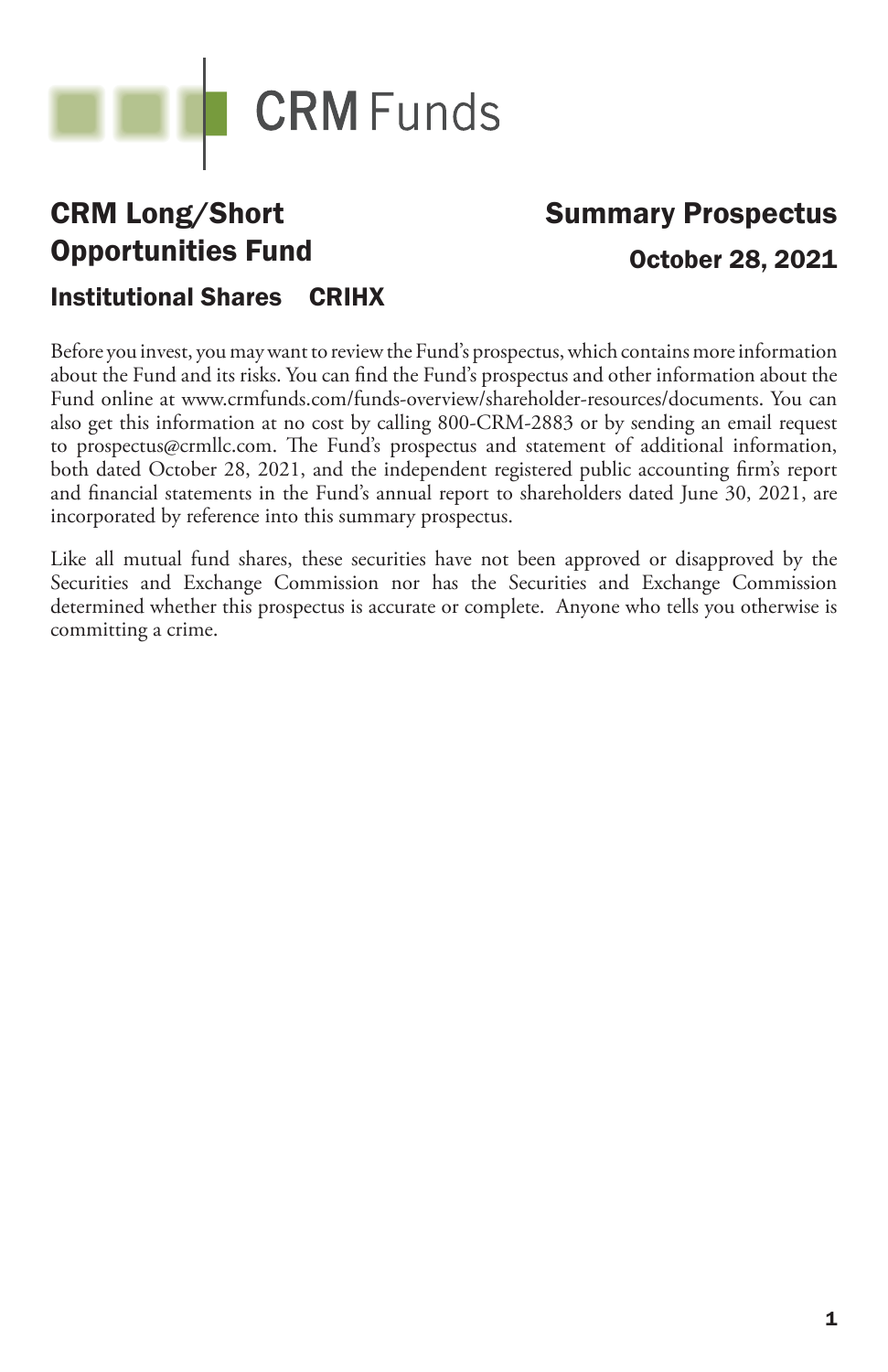## **Investment Objective**

The Fund seeks long-term capital appreciation.

### **Fees and Expenses**

This table sets forth the fees and expenses that you may pay if you buy, hold and sell shares of the Fund. You may pay other fees, such as brokerage commissions and other fees to financial intermediaries, which are not reflected in the table and example below.

#### ANNUAL FUND OPERATING EXPENSES

(expenses that you pay each year as a percentage of the value of your investment)

|                                                                                                   | <b>Institutional</b><br><b>Shares</b> |
|---------------------------------------------------------------------------------------------------|---------------------------------------|
| Management Fees                                                                                   | 1.50%                                 |
| Distribution (12b-1) Fees                                                                         | None                                  |
| Other Expenses                                                                                    |                                       |
| Dividend Expense on Securities Sold Short and Interest Expense on Borrowings                      | 1.19%                                 |
| Remainder of Other Expenses                                                                       | 0.21%                                 |
| <b>Total Other Expenses</b>                                                                       | 1.40%                                 |
| Acquired Fund Fees and Expenses                                                                   | 0.03%                                 |
| Total Annual Fund Operating Expenses <sup>(1)(2)</sup>                                            | 2.93%                                 |
| Fee Waiver and Expense Reimbursement <sup>(1)</sup>                                               | (0.11)%                               |
| Total Annual Fund Operating Expenses After Fee Waiver and Expense Reimbursement <sup>(1)(2)</sup> | 2.82%                                 |

- (1) e Adviser has a contractual obligation to waive a portion of its fees and to assume certain expenses of the Fund to the extent that the total annual fund operating expenses, excluding taxes, extraordinary expenses, brokerage commissions, interest, dividend and interest expenses related to short sales, and acquired fund fees and expenses, exceed 1.60% of average daily net assets of Institutional Shares. This expense limitation is in effect until November 1, 2022. Prior to that date, the arrangement may be terminated only by the vote of the Board of Trustees of the Fund.
- (2) Total Annual Fund Operating Expenses do not correlate to the ratio of expenses to average net assets that is included in the Fund's financial highlights, which reflects the operating expenses of the Fund and does not include Acquired Fund Fees and Expenses. The assets of the Fund will vary based on market conditions and other factors and may vary significantly during volatile market conditions and this in turn may cause the Fund's expense ratios to be higher or lower than those shown in this table.

#### **EXAMPLE**

This Example is intended to help you compare the cost of investing in the Fund with the cost of investing in other mutual funds. The Example below shows what you would pay if you invested \$10,000 over the various time periods indicated. The Example assumes that you reinvested all dividends and other distributions; the average annual return was 5%; the Fund's total operating expenses (reflecting applicable contractual fee waivers and expense reimbursement arrangements) are charged and remain the same over the time periods; and you redeemed all of your investment at the end of each time period.

Although your actual costs may be higher or lower based on these assumptions, your costs would be:

|                             | 1 Year | 3 Years | 5 Years | 10 Years |
|-----------------------------|--------|---------|---------|----------|
| <b>Institutional Shares</b> | \$285  | \$896   | \$1,533 | \$3,244  |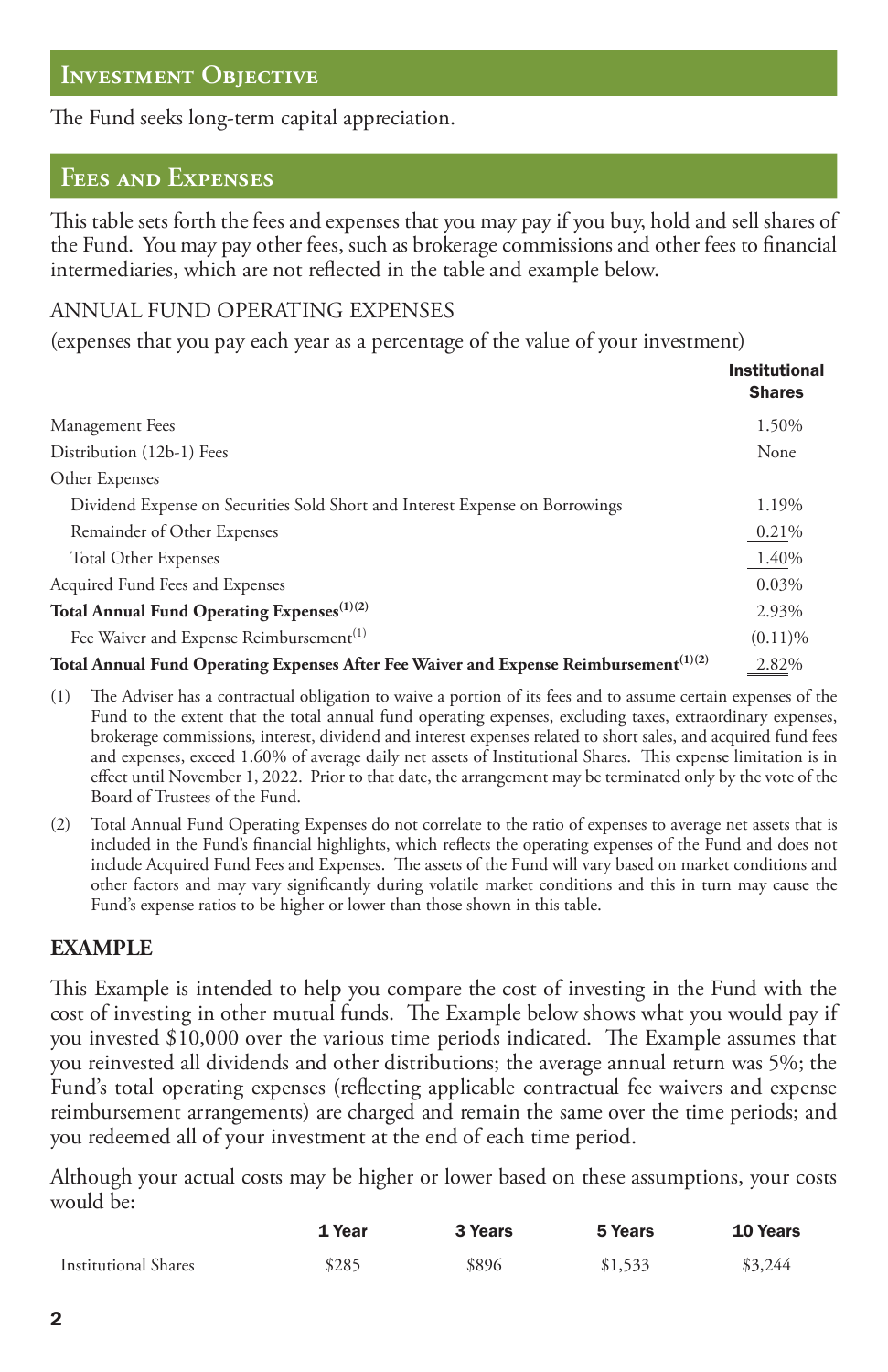#### **PORTFOLIO TURNOVER**

The Fund pays transaction costs, such as commissions, when it buys and sells securities (or "turns over" its portfolio). A higher portfolio turnover rate may indicate higher transaction costs and may result in higher taxes when Fund shares are held in a taxable account. These costs, which are not reflected in annual fund operating expenses or in the Example, affect the Fund's performance. During the most recent fiscal year, the Fund's portfolio turnover rate was 201% of the average value of its portfolio.

## **Principal Investment Strategies**

The Fund, under normal circumstances, invests at least 80% of its assets in long and short positions in equity and equity related securities of U.S. and non-U.S. companies with market capitalizations at the time of initial purchase within the range of those in the S&P 500 Index that are publicly traded on a U.S. securities market. The market capitalization range of the Index changes constantly, and as a result, the capitalization of companies in which the Fund will invest will also change. As of September 30, 2021, the market capitalization range of the Index was approximately \$5.98 billion to \$2.34 trillion. For purposes of the 80% investment policy, equity and equity related securities include: common and preferred stocks, and warrants on common stock. In applying this 80% investment policy, the assets of the Fund include both long and short positions and Fund borrowings.

The Fund will hold long equity securities that the Adviser has identified as undervalued and take short positions (through short sales) in equity securities that the Adviser has identified as overvalued or poised for underperformance. A short sale is a transaction in which the Fund sells a stock it does not own in anticipation of a decline in the market value of the stock, and then borrows the stock to make delivery to the buyer. The Fund may engage in short sales for hedging purposes or to attempt to increase the Fund's return as a non-hedging strategy that may be considered speculative. Short selling may result in greater risk to the Fund because losses are potentially unlimited.

When the Fund takes a long position, it purchases the stock outright. When the Fund takes a short position, it sells a stock that it does not own and settles the sale by borrowing the same stock from a lender. To close out the short position, the Fund subsequently buys back the same stock in the market and returns it to the lender. The Fund makes money on a short position if the market price of the stock goes down after the short sale. Conversely, if the price of the stock goes up after the short sale, the Fund will lose money because it will have to pay more to replace the borrowed stock than it received when it sold the stock short. Short selling is a technique that may be considered speculative and involves risk beyond the amount of money invested.

The Adviser believes that a long/short strategy will enable the Fund to reflect the Adviser's positive and negative views on individual stocks and to seek higher performance. However, there can be no guarantee that this result will be achieved.

The Fund may, but is not required to, invest in derivative contracts, such as swaps and options on securities and securities indices, for a variety of purposes, including: in an attempt to hedge against adverse changes in the market price of securities, interest rates or currency exchange rates; as a substitute for purchasing or selling securities, including short sales; to attempt to increase the Fund's return as a non-hedging strategy that may be considered speculative; to manage portfolio characteristics; and as a cash flow management technique. The Fund may choose not to make use of derivatives for a variety of reasons, and any use may be limited by applicable law and regulations. The Fund may also hold cash or other short-term investments.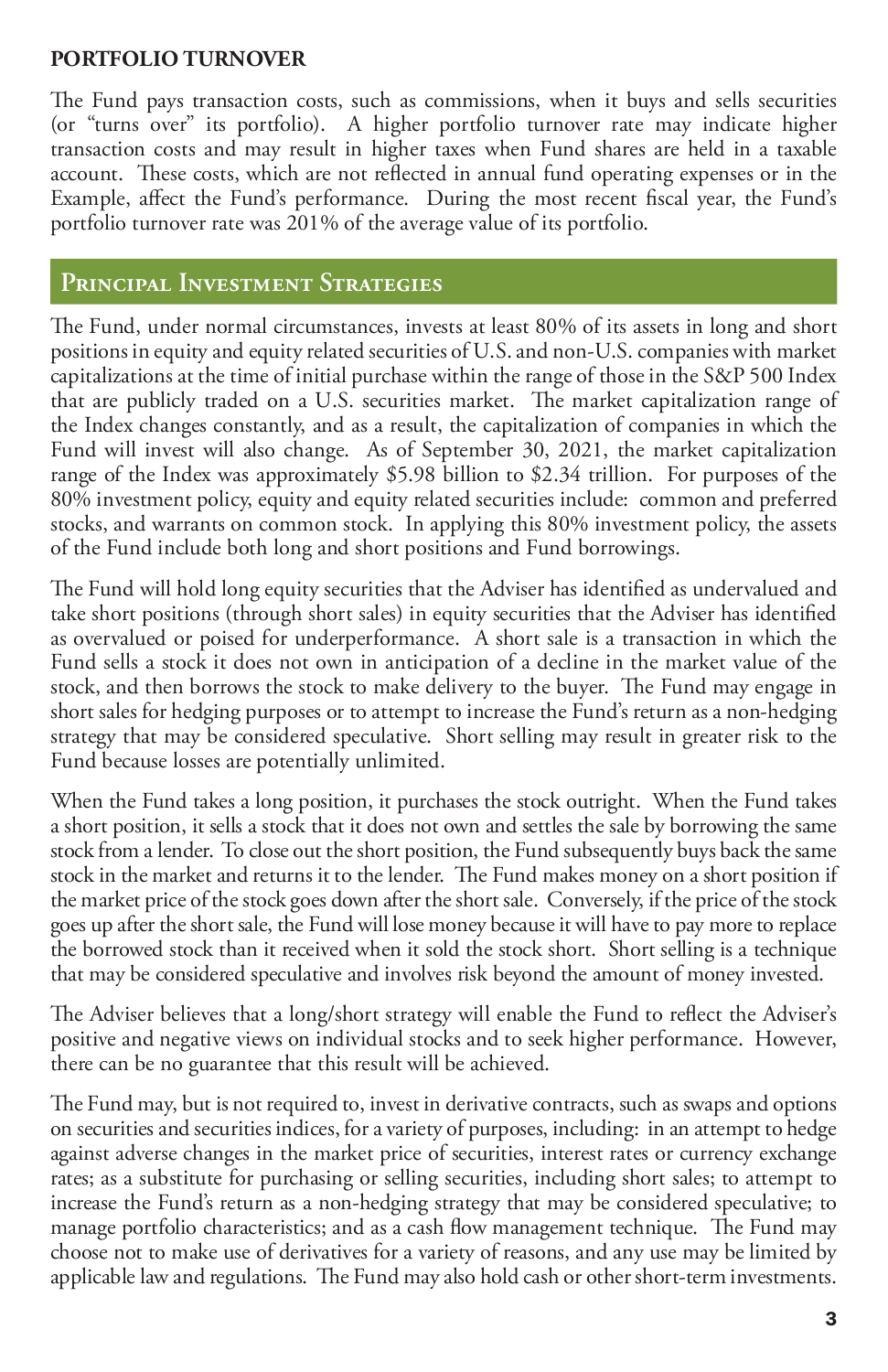The Adviser evaluates investment opportunities for the Fund using a proprietary value-oriented process that seeks to identify companies characterized by three attributes: change, neglect and relative valuation. The Adviser seeks to identify those changes that are material to a company's operations, outlook and prospects while also identifying companies that it believes have been neglected by other investors. The Adviser utilizes a primarily qualitative research process focused on these attributes to identify and invest in relatively undervalued companies. These factors formulate the Adviser's investment case for each company under consideration for investment. The Adviser's process is focused not only on building the investment case, but also on understanding how the case might deteriorate. The Adviser's sell discipline is ultimately dependent upon the written investment case for the stock. A position generally will be sold when one or more of the following occurs: (i) an established price target is approaching or is attained, implying the stock has reached an estimation of fair valuation; (ii) a factor in the initial investment thesis has deteriorated causing the Adviser to reassess the potential for the company; or (iii) the Adviser identifies what it believes is a more promising investment opportunity.

After a decision to sell is made, the investment generally is replaced by either a new idea or existing holdings which the Adviser believes offers greater upside. A short position may be closed out when a company's fundamentals improve or expected underperformance fails to occur.

The Fund may borrow money from banks and using the proceeds to purchase additional securities to the extent permitted under the Investment Company Act of 1940, as amended ("1940 Act").

In addition, for purposes of the Fund's 80% investment policy, equity and equity related securities also include: (i) securities convertible into common stock (such as convertible preferred stock and convertible bonds) that are rated, at the time of initial purchase, in one of the three highest rating categories by a nationally recognized statistical rating organization ("NRSRO") such as Moody's Investor Services, Inc. ("Moody's") or Standard & Poor's ("S&P") or if unrated, are determined by the Adviser to be of comparable quality; and (ii) derivatives, including swaps and options.

## **Principal Investment Risks**

It is possible to lose money by investing in the Fund. There is no guarantee that the stock market or the stocks the Fund buys will increase in value. The following is a summary description of certain risks of investing in the Fund

**Recent Events.** The rapid and global spread of a highly contagious novel coronavirus respiratory disease, designated COVID-19, has resulted in extreme volatility in the financial markets and severe losses; reduced liquidity of many instruments; restrictions on international and, in some cases, local travel; significant disruptions to business operations (including business closures); strained healthcare systems; disruptions to supply chains, consumer demand and employee availability; and widespread uncertainty regarding the duration and long-term effects of this pandemic. It resulted in some interest rates being very low and in some cases negative yields. Because of the pandemic, some sectors of the economy and individual issuers experienced particularly large losses. The impact of the COVID-19 pandemic may last for an extended period of time. The ultimate economic fallout from the pandemic, and the long-term impact on economies, markets, industries and individual issuers, are not known. Governments and central banks, including the Federal Reserve in the U.S., took extraordinary and unprecedented actions to support local and global economies and the financial markets. These actions have resulted in significant expansion of public debt, including in the U.S. The impact of these measures, and whether they will be effective to mitigate the economic and market disruption, may not be known for some time. The consequences of high public debt, including its future impact on the economy and securities markets, likewise may not be known for some time.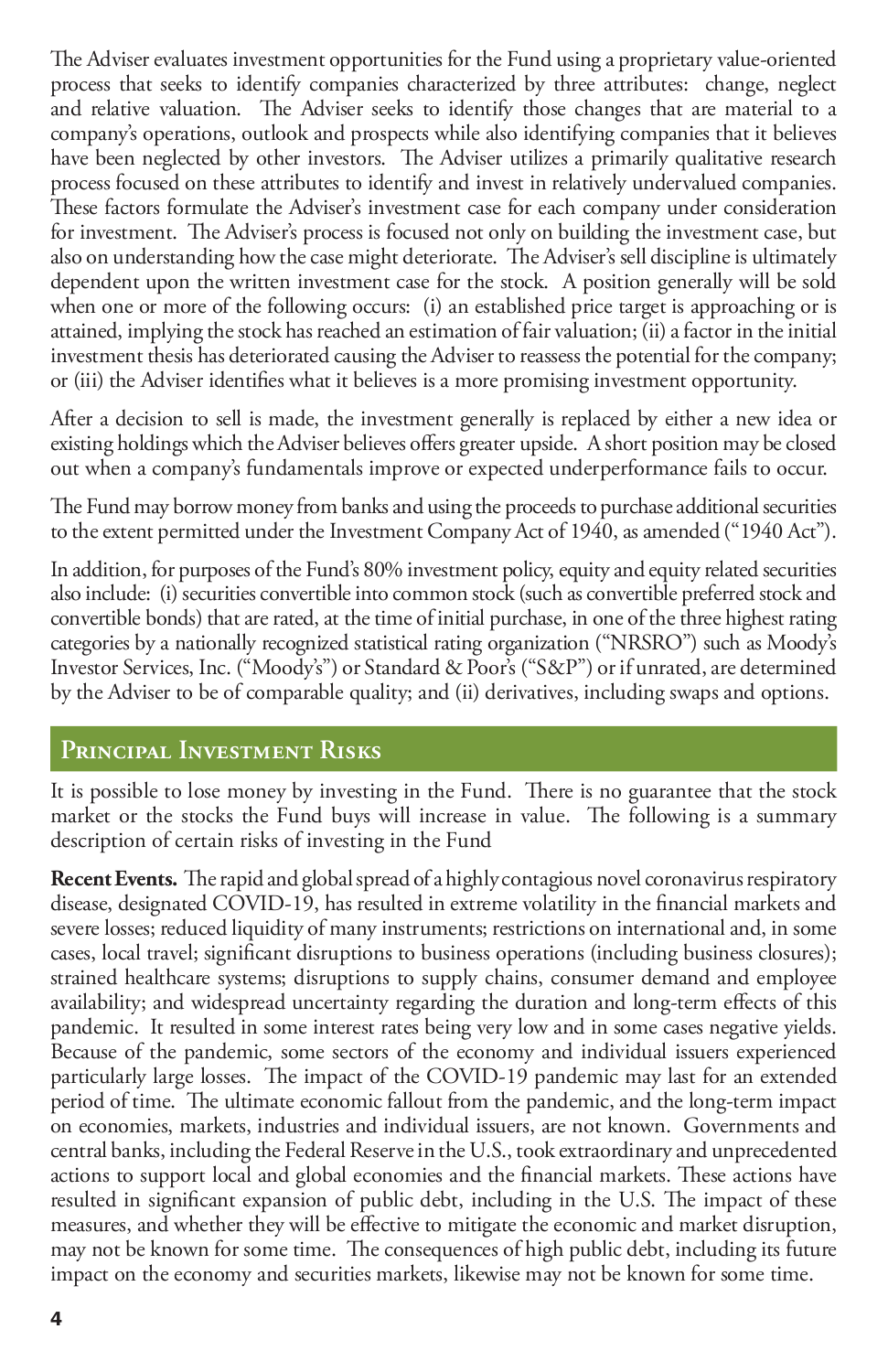Market Risk. The market values of securities or other assets will fluctuate, sometimes sharply and unpredictably, due to changes in general market conditions, overall economic trends or events, governmental actions or intervention, market disruptions caused by trade disputes or other factors, political developments, investor sentiment and other factors that may or may not be related to the issuer of the security or other asset. If the market values of the securities or other assets held by the Fund fall, including a complete loss on any individual security, the value of your investment will go down. Economies and financial markets throughout the world are increasingly interconnected. Economic, financial or political events, trading or tariff arrangements, terrorism, natural disasters and other circumstances in one country or region could have profound impacts on global economies or markets. As a result, whether or not the Fund invests in securities of issuers located in or with significant exposure to the countries directly affected, the value and liquidity of the Fund's investments may be negatively affected.

**Company Risk.** The value of an individual security or particular type of security can be more volatile than the market as a whole and can perform differently from the market as a whole. This may result from a wide variety of factors that affect particular companies or industries, including changes in market demand for particular goods and services, increases in costs of supply, changes in management, increased competition and changes in the regulatory environment.

**Value Investing Risk.** Value stocks can perform differently from the market as a whole and other types of stocks and can continue to be undervalued by the market or be out of favor for long periods of time. The Adviser may be incorrect when it determines that a stock is undervalued by the market.

Portfolio Selection Risk. The value of your investment may decrease if the Adviser's judgment about the attractiveness, value of, or market trends affecting a particular security, industry or sector, country or region, or about market movements, is incorrect.

**Short Sales Risk.** Short sales involve significant risks. If a security sold short increases in price, the Fund may have to cover its short position at a higher price than the short sale price, resulting in a loss. The Fund may not be able to borrow securities that it needs to take a short position or purchase securities needed to close out a short position at an acceptable price. Also, the lender of a security that the Fund has sold short may terminate the loan at a time when the Fund is unable to borrow the same security from another lender. In that case, the Fund would need to purchase a replacement security at the then current market price or pay the lender the cost of purchasing the security. Because the Fund's loss on a short sale arises from increases in the value of the security sold short, such loss is theoretically unlimited as there is no limit on any such increases in value. By contrast, the Fund's loss on a long position arises from decreases in the value of the security and is limited by the fact that a security's value cannot drop below zero. Short positions involve significant transaction costs.

**Derivatives Risk.** Using swaps, options and other derivatives can increase Fund losses and reduce opportunities for gains when market prices, interest rates or the derivative instruments themselves behave in a way not anticipated by the Fund. Using derivatives may increase the volatility of the Fund's net asset value and may not provide the result intended. Derivatives may have a leveraging effect on the Fund. Some derivatives have the potential for unlimited loss, regardless of the size of the Fund's initial investment. Changes in a derivative's value may not correlate well with the referenced asset or metric. The Fund also may have to sell assets at inopportune times to satisfy its obligations. Derivatives may be difficult to sell, unwind or value, and the counterparty may default on its obligations to the Fund. The U.S. government is in the process of implementing regulations governing derivatives markets, including mandatory clearing of certain derivatives, margin and reporting requirements. The ultimate impact of the regulations remains unclear. Additional regulations may make using derivatives more costly, may limit their availability or utility, or otherwise adversely affect their performance, or may disrupt markets.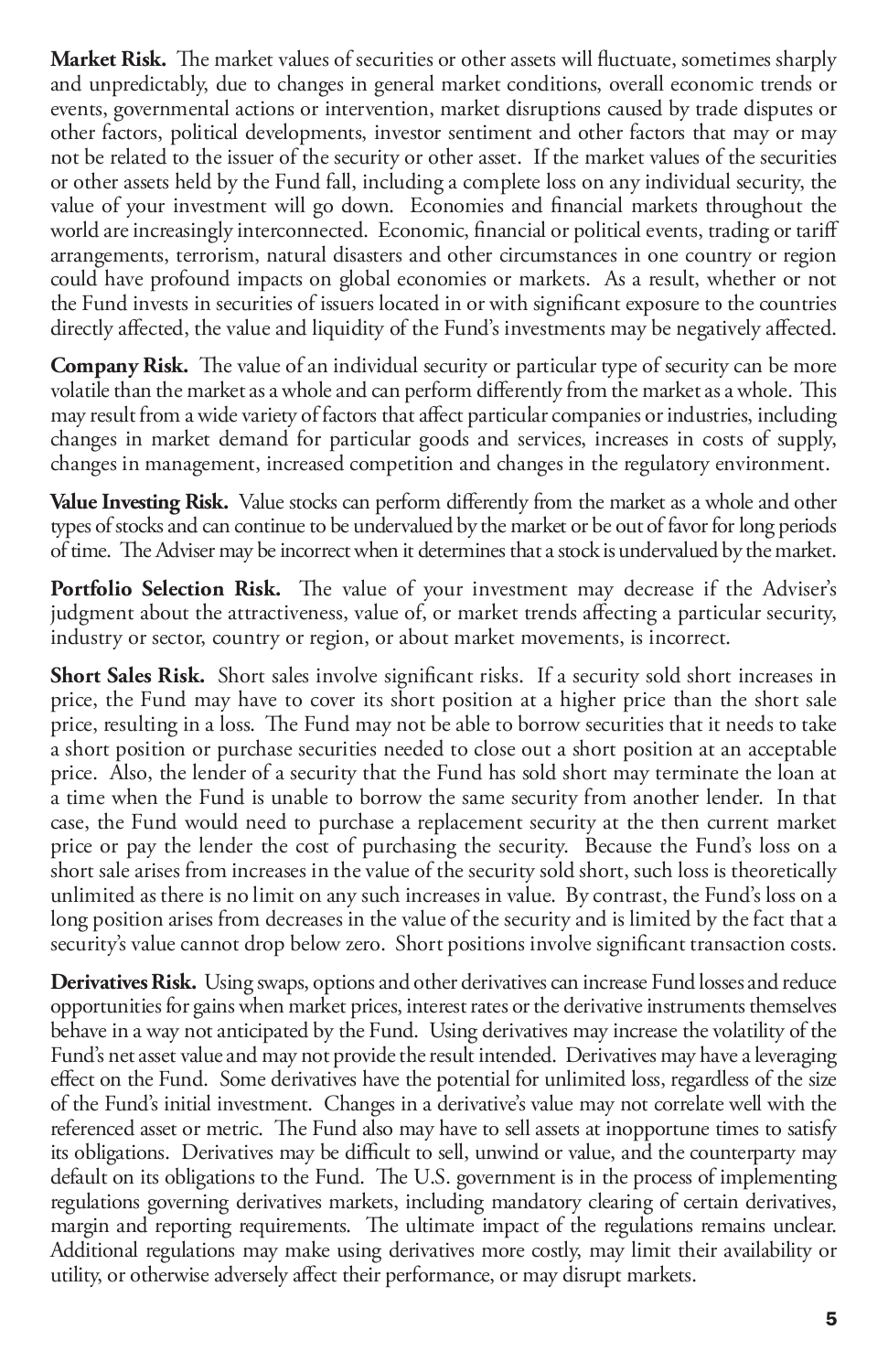**Borrowing or Leverage Risk.** Leverage occurs when the Fund increases its assets available for investment using borrowings, derivatives or other investments, such as exchange-traded funds, that have embedded leverage. Since short sales involve borrowing securities and then selling them, the Fund's short sales will effectively leverage the Fund's assets. Borrowing and other transactions used for leverage may cause the value of the Fund's shares to be more volatile than if the Fund did not borrow or engage in such transactions and creates a risk of loss of value on a larger pool of assets than the Fund would otherwise have, potentially resulting in the loss of all assets. Engaging in such transactions may cause the Fund to liquidate positions when it may not be advantageous to do so to satisfy its obligations or meet segregation requirements. There are also costs associated with engaging in leverage, and these costs would offset and could eliminate the Fund's net investment income in any given period. The Fund cannot guarantee that its leveraging strategy will be successful.

**Risks of Foreign Investments.** Investing in foreign securities involves special risks that can increase the potential for losses. These risks may include nationalization or expropriation of assets, illiquid foreign securities markets, confiscatory taxation, foreign withholding taxes, natural disasters and political, economic or social instability. Because many foreign markets are smaller, less liquid and more volatile, the Fund may not be able to sell portfolio securities at times, in amounts and at prices it considers reasonable. In some foreign countries, less information is available about issuers and markets. Foreign markets may offer less protection to investors. Foreign stocks can fluctuate more widely in price than comparable U.S. stocks, and they may also be less liquid. Currency fluctuations could add to investment gains or add to investment losses.

**Focus Risk.** To the extent that the Fund invests in a smaller number of issuers or emphasizes investments in particular industries or market sectors, the Fund will be subject to a greater degree to any market price movements, regulatory or technological change, economic conditions or other developments affecting those issuers or companies in those industries or market sectors.

**Portfolio Turnover Risk.** If the Fund does a lot of trading, it may incur additional operating expenses, which would reduce performance, and could cause shareowners to incur a higher level of costs, as well as taxable income or capital gains.

**Cybersecurity Risk.** Cybersecurity incidents, both intentional and unintentional, may allow an unauthorized party to gain access to Fund assets, Fund or customer data (including private shareholder information), or proprietary information, cause the Fund, the Adviser and/or their service providers (including, but not limited to, the Fund's transfer agent, distributor, custodian, fund accounting agent and financial intermediaries) to suffer data breaches, data corruption or loss of operational functionality, or prevent fund investors from purchasing, redeeming or exchanging shares or receiving distributions.

**Expense Risk.** Your actual costs of investing in the Fund may be higher than the expenses shown in "Annual Fund Operating Expenses" for a variety of reasons. For example, expense ratios may be higher than those shown if overall net assets decrease. Net assets are more likely to decrease and Fund expense ratios are more likely to increase when markets are volatile.

These and other risks are discussed in more detail later in this prospectus or in the statement of additional information.

An investment in the Fund is not a bank deposit and is not insured or guaranteed by the Federal Deposit Insurance Corporation or any other government agency.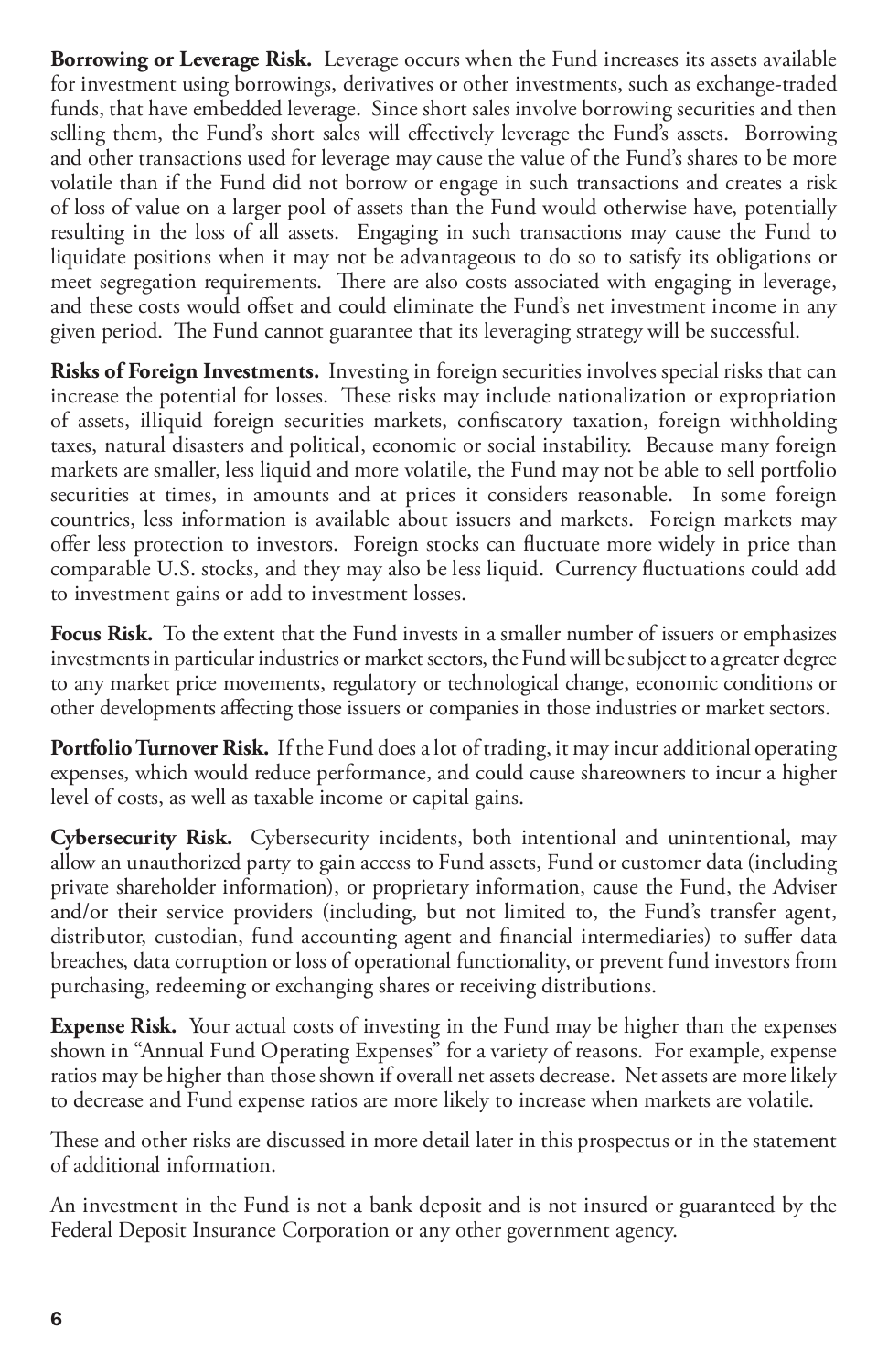#### **Performance Information**

The bar chart and the average annual total return table below illustrate the risks and volatility of an investment in the Fund. The bar chart shows changes in the Fund's performance from calendar year to calendar year for Institutional Shares. The table shows how the Fund's average annual total returns for one year and since inception, both before and after taxes, compare with those of the S&P 500 Index, a broad-based measure of market performance. Total returns would have been lower had certain fees and expenses not been waived. The Fund makes updated performance information available at the Fund's website, \*\*\*.crmfunds.com/funds-overview/performance, or at the following telephone number: 800-CRM-2883. Of course, the Fund's past performance, both before and after taxes, does not necessarily indicate how the Fund will perform in the future.



#### ANNUAL TOTAL RETURNS FOR INSTITUTIONAL SHARES FOR CALENDAR YEARS ENDED DECEMBER 31ST

Calendar YTD Total Return as of September 30, 2021: (0.43)%

### Best Quarter During the Period Covered in the Bar Chart

10.36% For the quarter ended June 30, 2020

#### Worst Quarter During the Period Covered in the Bar Chart

(12.98)% For the quarter ended December 31, 2018

| Average Annual Total Returns as of December 31, 2020              | 1 Year | <b>Since Inception</b><br>(August 16, 2016) |
|-------------------------------------------------------------------|--------|---------------------------------------------|
| <b>Institutional Shares</b>                                       |        |                                             |
| <b>Before Taxes</b>                                               | 20.44% | 5.96%                                       |
| After Taxes on Distributions                                      | 17.84% | 5.32%                                       |
| After Taxes on Distributions and Sale of Shares                   | 13.63% | 4.56%                                       |
| S&P 500 Index (reflects no deduction for fees, expenses or taxes) | 18.40% | 15.50%                                      |

After-tax returns are calculated using the historical highest individual federal marginal income tax rates and do not reflect the impact of state and local taxes. Actual after-tax returns will depend on your tax situation, may differ from those shown and are not relevant if you hold your shares through tax-deferred arrangements, such as 401(k) plans or individual retirement accounts. In that case, you may be taxed when you take a distribution from such plan, depending on the type of plan, the circumstances of your distribution and other factors.